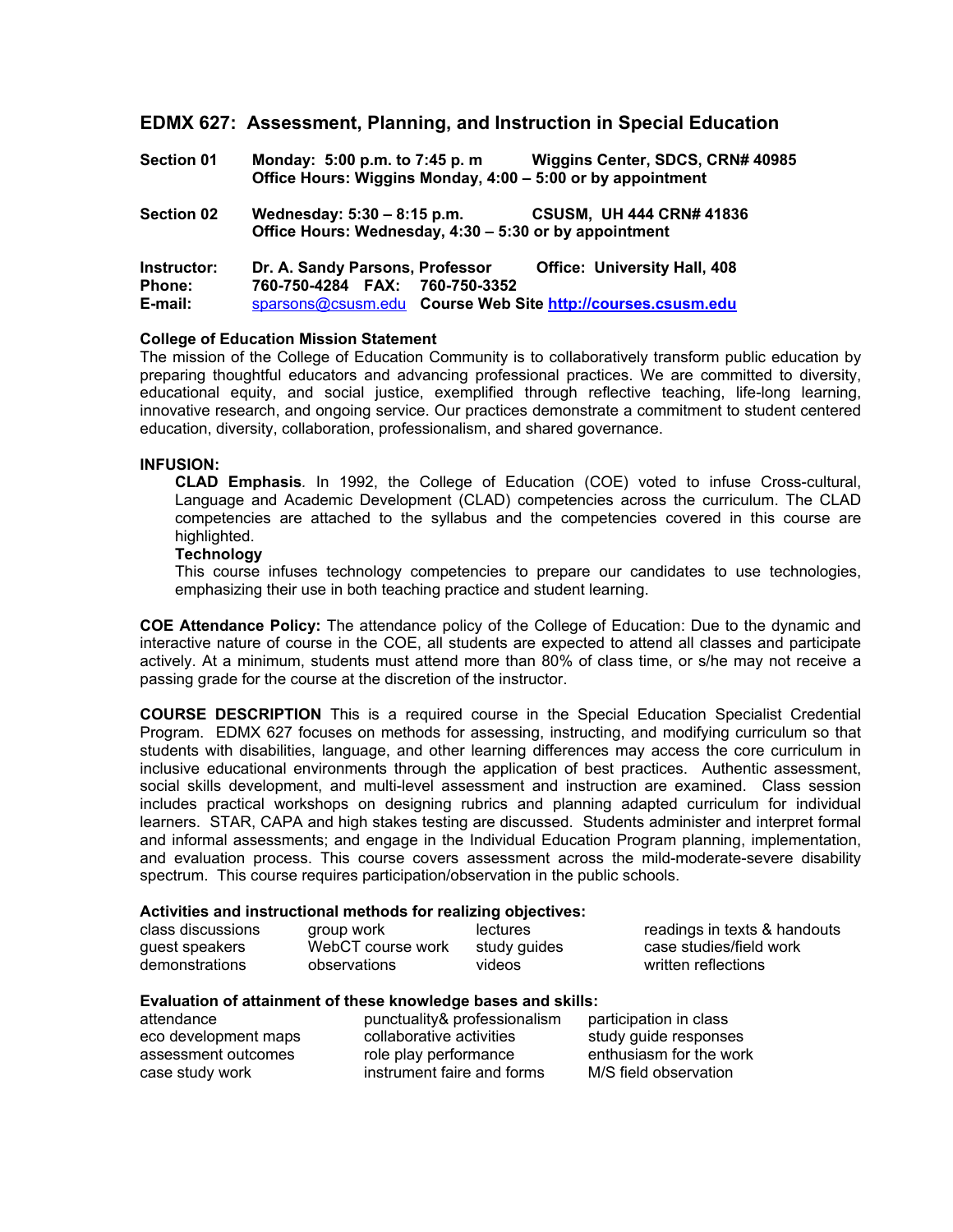## **WHAT DO I NEED FOR CLASS? Required:**

 Cohen, L. G., & Spenciner, L.J., (2002). *Assessment of children and youth, Second Edition*. New York: Longman.

 Parsons, S. (2004**) Bound Reader**, available at Copy Serve in San Marcos. (760) 599-9823, 754 South Rancho Santa Fe Blvd. Enter the first driveway off San Marcos Blvd. just west of Rancho Santa Fe Rd. and the Citibank, turn right in this drive and make an immediate left. The store faces San Marcos Blvd.

 If you can bring a Woodcock Johnson III to class on the nights we cover it that would be very helpful.

Selected handouts given in class, instrument manuals and protocols, other as assigned.

## **On line access/work for web based instruction portion of the course is required**.

### **Recommended:**

 California Department of Education, Special Education Division (2004). California special education programs: A composite of laws  $(26<sup>th</sup>$  Ed.). Sacramento: Author. (DE)

## **PERFORMANCE GOALS**

## **1.0 Observation Skills**

- 1.1 Direct observations in informal situations
- 1.2 Using checklists and various observation formats to record observational data
- 1.3 Observation for one day in a setting serving learners with moderate/severe (M/S) disabilities with a field report requirement.

## **2.0 Record Keeping**

- 2.1 Maintaining a checklist/timelines for the assessment process
- 2.2 Employing competency checklists
- 2.3 Keeping anecdotal records
- 2.4 Utilizing IEP and ITP forms
- 2.5 Utilizing referral and planning for assessment forms
- 2.6 Recording and submitting observation notes according to format provided for the M/S field observation.

## **3.0 Assessment Techniques**

- 3.1 Evaluating various commercially available assessment instruments.
- 3.2 Administering, scoring and interpreting commonly used formal measures (standardized, norm-referenced)
- 3.3 Using informal assessment methods (e.g., criterion-referenced, curriculum-based)<br>3.4 Assessing student work in the classroom (setting criteria, mastery learning,
	- Assessing student work in the classroom (setting criteria, mastery learning, records, work sampling)
- 3.5 Using assessments for specific populations
- 3.6 Using supplementary norm tables
- 3.7 Using authentic assessment approaches (performance-based, rubrics, portfolios)

## **4.0 Nondiscriminatory Testing**

- 4.1 Structuring the assessment environment
- 4.2 Scheduling assessment sessions
- 4.3 Evaluating and selecting assessment instruments
- 4.4 Selecting and preparing assessment materials
- 4.5 Ensuring parental participation in reporting of student performance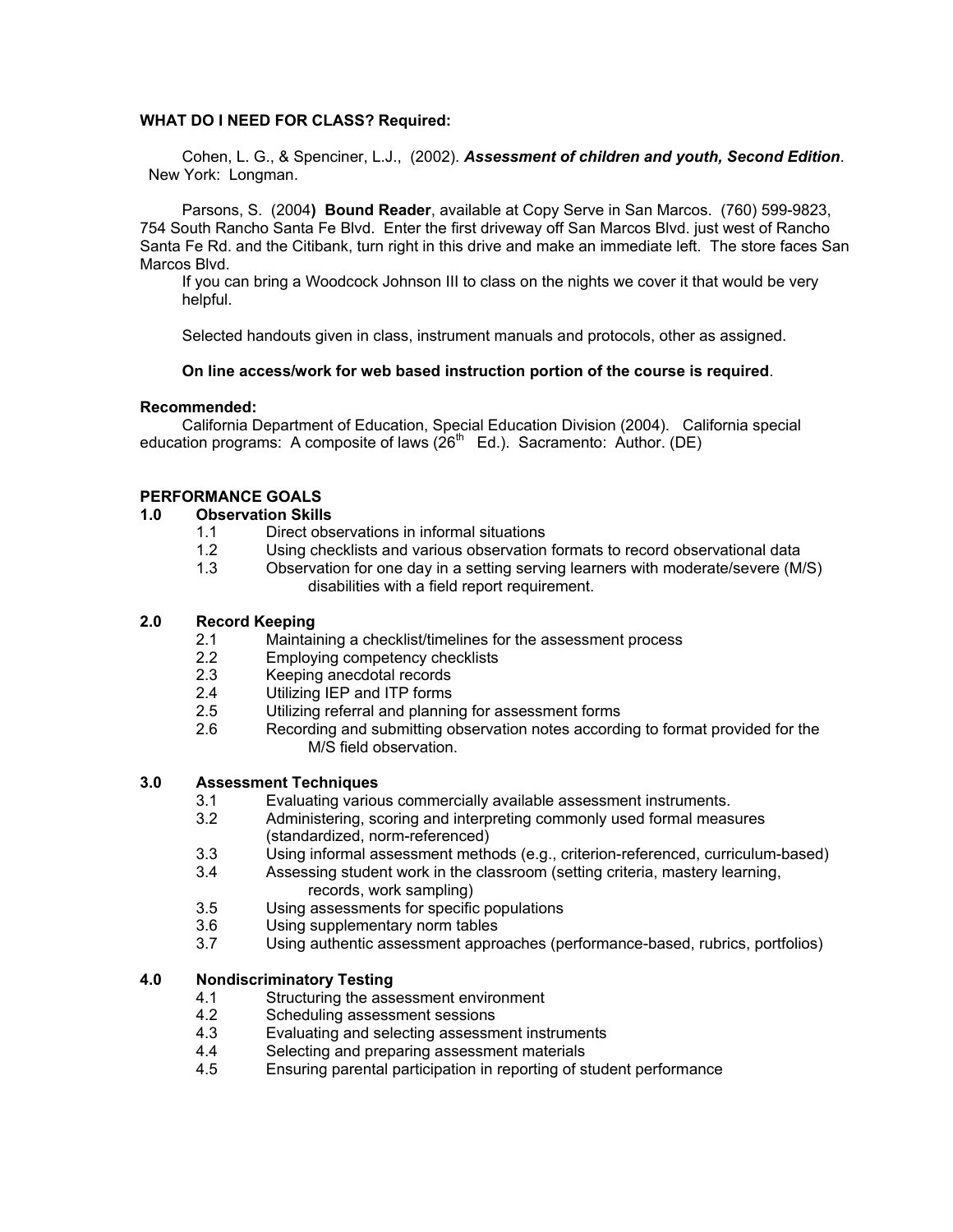## **5.0 Writing Case Reports**

- 5.1 Gathering and reporting background information<br>5.2 Using a structured format for reporting
- Using a structured format for reporting
- 5.3 Reporting interactions with the child
- 5.4 Reporting the child's approach to tasks and learning styles
- 5.5 Using clinical judgment in interpreting results
- 5.6 Summarizing overall finding regarding a child
- 5.7 Making recommendations for interventions

## **6.0 Generating IEPs**

- 6.1 Summarizing current levels of functioning
- 6.2 Identifying long-range goals and short-term objectives<br>6.3 Completing sections of an IEP and ITP
- Completing sections of an IEP and ITP
- 6.4 Adapting the IEP as a parallel curriculum for students under IDEA
- 6.5 Ensuring parent participation and observation of rights

## **7.0 Best Educational Practice into Teaching**

- 7.1 Demonstrating knowledge of general education curriculum and California Frameworks
- 7.2 Refining a personal philosophy of education<br>7.3 Empowering students as instructors, advoca
- Empowering students as instructors, advocates, and decision makers
- 7.4 Using formal and informal cooperative group learning structures
- 7.5 Using thematic approaches in instruction
- 7.6 Incorporating authentic assessment into lessons
- 7.7 Adapting lessons for individual learners through differentiated & sheltered instruction

## **8.0 Collaborative Interdisciplinary Teaming and Creative Problem Solving**

- 8.1 Demonstrating the effective use of collaborative teaming principles to a) develop lessons, IEPs and ITPs, assessment plans and reports; curriculum, classroom management plans; b) problem solve curricular, instructional, and emotional or behavioral mismatches for students, and c) guide other instructional and special education related decision making<br>8.2 Facilitating a planning meeting for a student eligible for spec
- Facilitating a planning meeting for a student eligible for special education or being considered for specialized support services
- 8.3 Differentiating the roles of various interdisciplinary team members and soliciting and utilizing diverse expertise of team members
- 8.4 Applying various approaches to problem solving and conflict resolution

## **Professional and Administrative Requirements**

- 1. Attend all class sessions. Please call the instructor when you are unable to attend class or if you must be late. It is the policy of the CSUSM College of Education that any student who misses 20% or more of class time, field experiences, or class sessions may not receive a passing grade for the course. If you miss two class sessions or are late (or leave early) more than three sessions, you cannot receive a grade of "A". If you miss three class sessions, your highest possible grade is a "C+". Should you have extenuating circumstances, contact the instructor as soon as possible.
- 2. Use "Person-first" language (e.g., "Student with Down Syndrome" rather than "Down Syndrome student;" "Johnny who happens to have Down Syndrome" rather than "My Down Syndrome student") must be used throughout all written and oral assignments and discussions.
- 3. Word-process all written documents. **Keep a copy of all of your work**. Proof of completion of all assignments is the responsibility of the student. Keep these records until you have received your grade. Also, you will want these copies for your records and for potential future use as professional portfolio entries.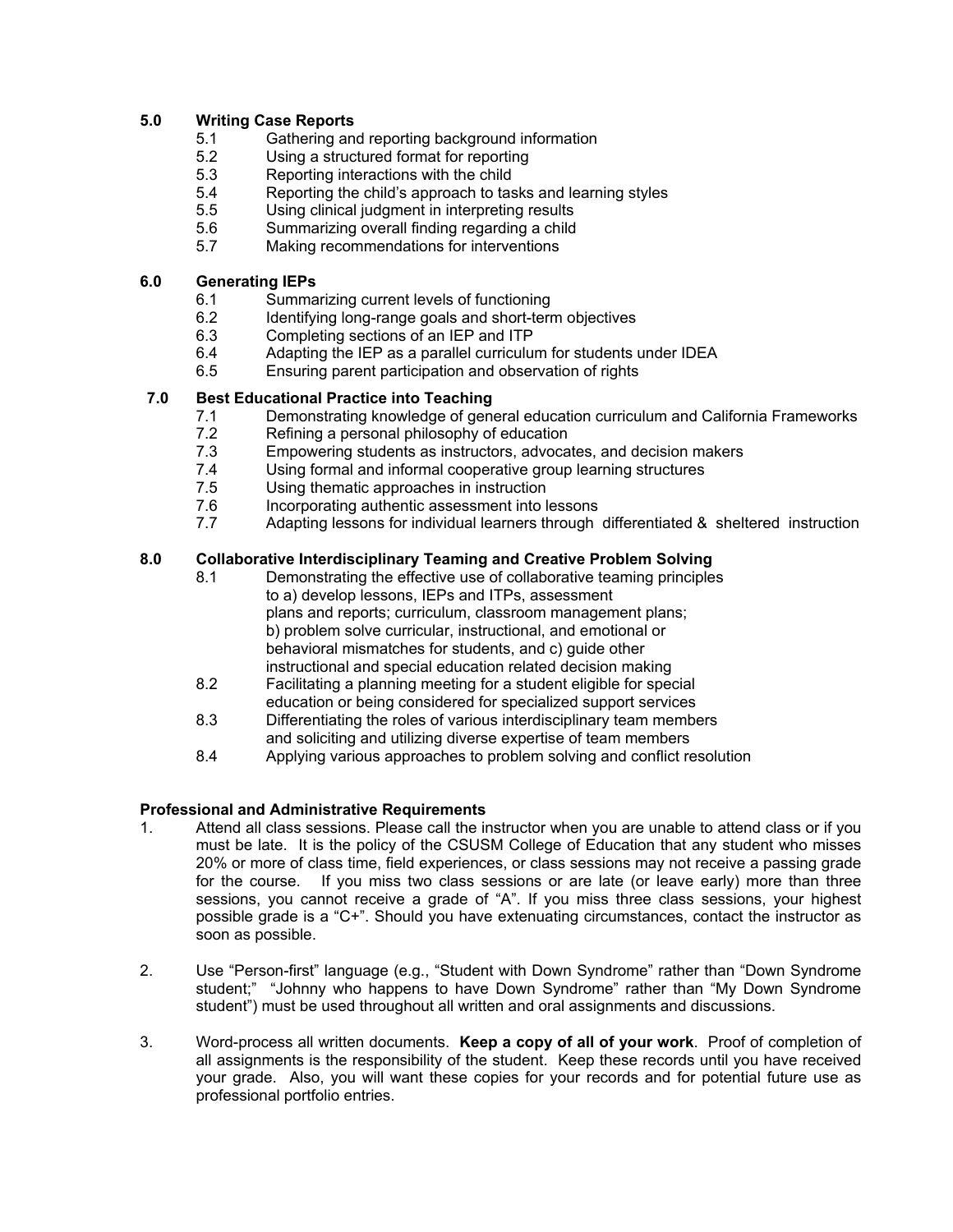- 4. Complete and hand in all assignments on the due dates for full credit. If you have extraordinary circumstances that impact completion of your assignments, please inform the instructor(s). Any time that you have questions or concerns, please contact the instructor(s) immediately.
- 5. Participate in class discussions and group activities and demonstrate positive interpersonal skills with classmates and guests. Participation points are assigned on the basis of participation, collegiality, collaborative effort, and professionalism in interactions with fellow students and the instructors and guest lecturers.
- 6. **Responsibility for obtaining handouts is that of the student**. If you are to miss class, be sure to select a class "buddy" to ensure that you receive handouts and information when you must miss class. You may wish to have the following:

## **Buddy: Telephone, e-mail address, Fax number.**

 If you lose your handouts, you must copy one from a classmate, the copy budget of the COE is extremely limited. TAKE ONLY ONE HANDOUT, the exact number is run, with no extras.

7. The points for all late work will be reduced. Unless arrangements have been made with the instructor, absolutely no work will be accepted one week past the due date on the syllabus.

## **Grading Scale (in percentages):**

| A  | $93-100%$  | А-   | $90-92%$   |
|----|------------|------|------------|
| R+ | $87 - 89%$ |      | $83 - 86%$ |
| в. | $80 - 82%$ | $C+$ | 77-79%     |

## **GRADING RUBRICS:**

## **Criteria for Grading Student Performance in this Course:**

- A (Excellent): Performance at the highest level, showing sustained excellence in meeting all course objectives and requirements and exhibiting an unusual degree of intellectual initiative.
- B (Good): Performance at a high level, showing consistent and effective achievement in meeting course objectives and requirements.
- C (Satisfactory): Performance at an adequate level, meeting the basic objectives and requirements of the course.

### **NOTE: The minimum acceptable grade for a course in the sequence of professional education courses is C+, and a B average must be maintained.**

## **Criteria for Grading Assignments:**

A (93%) Outstanding work on assignment, excellent syntheses of information and experiences, great insight and application, and excellent writing,

B (83%) Completion of assignment in good form with good syntheses and application of information and experiences, writing is good,

C (73%) Completion of assignment, adequate effort, and adequate synthesis of information and application of information and experiences, writing is adequate.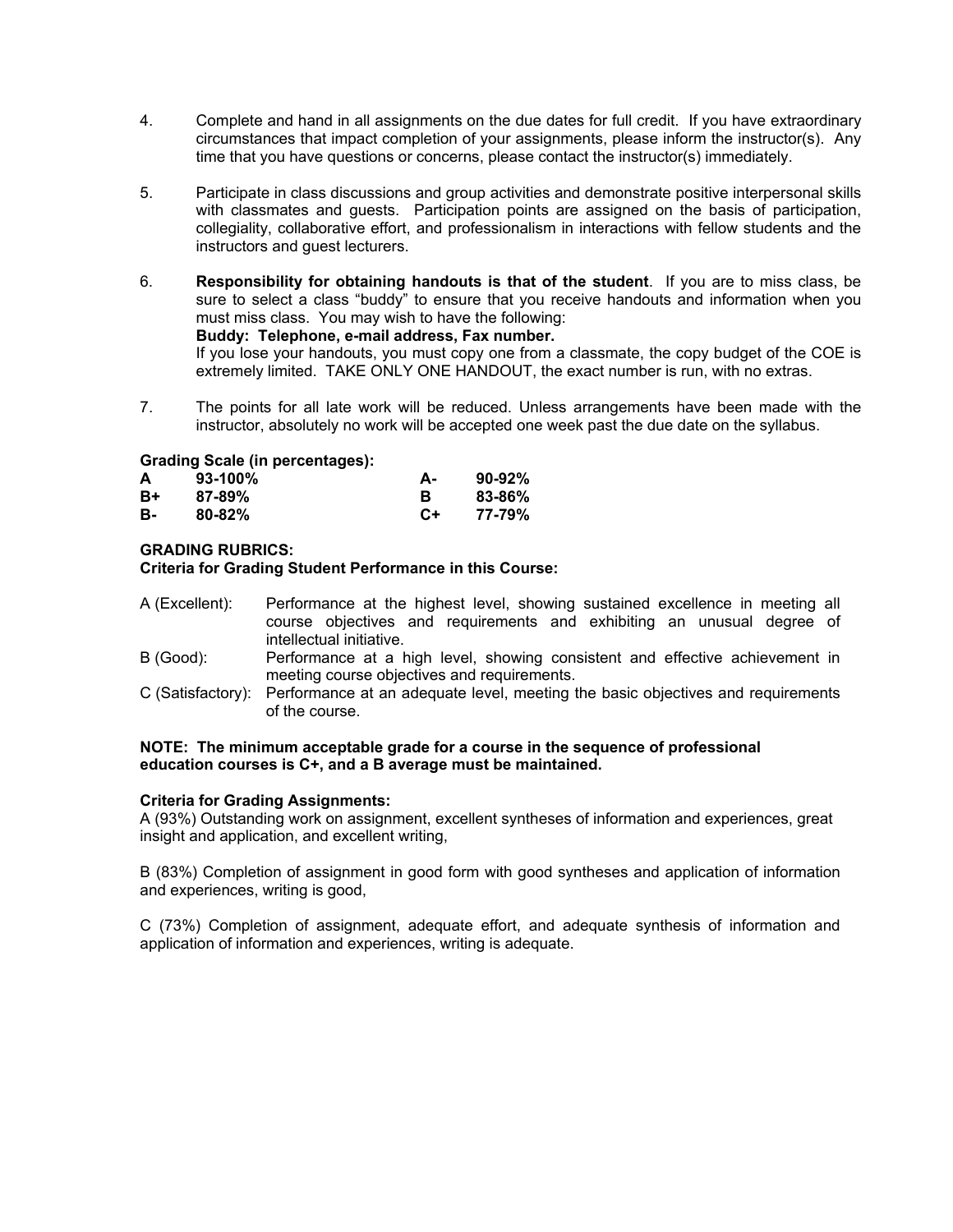## **SCHOLASTIC REQUIREMENTS**

**Please note the College of Education Attendance policy stated on the first page of this syllabus.** The CSUSM College of Education, which has an attendance policy that mandates a minimum attendance of 80% of class sessions, requires these guidelines. Please inform your instructors in advance of any extenuating attendance circumstances.

#### **Participation (10 point maximum/class X 15 Face-to-Face classes =150 points maximum)**

Regular, punctual attendance it is critical and expected in the teaching profession. Because this class is participatory in nature, the experiences and discussions are difficult to recreate. Additionally, it is important that each class member have the opportunity to exhibit collaborative teaming and participatory behavior. To reinforce our commitment to developing interpersonal skills, students are expected to arrive on time; return from break on time; stay for all of the class; and fully participate and cooperate with classmates, instructors, and guests. A class participant who arrives late, departs early, or engages a "non-collaborative" behavior will receive less than the maximum points for that given class

### **Criteria for Grading Participation**:

Participation points will be assigned on the following criteria: collaborative cooperation in all labs, classes, and group assignments; enthusiasm for the content and activities; respect for the speakers; patience and flexibility with the technology; appropriate use of the lab, hardware and software. Respect for the lab environment and equipment, e.g. absolutely not food or drink in the lab.

### **ASSIGNMENTS:**

### **Ecological Design/map and reflective paper: (individual, 30 points total)**.

 We will learn about Bronfenbrenner's work on systems theory of development across the life span and understanding children/learner behaviors. During this process each student will create an individual eco map (a small square of poster board) of their own to contribute to a class quilt. Examples of past cohort quilts will be shared. This is an individual creative assignment. You will write a two page paper explaining your eco map and share your quilt square in class.

## **Practice Administration of the Woodcock Johnson III: (individual, 20 points)**

 Requirement is to practice administering the WJIII to a family member or friend outside of class. This may not be done on a child in special ed in the schools ad districts do not like practice assessment to be done as the children are already tested so often. The written report format is attached to the syllabus.

#### **Instrument review and Instrument Faire: (individual, 30 points)**

#### **Quality of Instrument Review with copies to share in class (20)**

## **Participation in the Instrument Faire (10 points, no make-ups, no points if you do not bring instrument/handouts the night of the faire).**

Each student will review an instrument and write a guide for use and interpretation. We will have an instrument fair. The student must find a commercially available instrument to share in class. A sign up list for the instruments will be provided early in the semester. The night of the Instrument Faire, we will have presentations on the instruments, compiles all handouts. There will be no make-ups for missing this class.

## **Study Guides on the Reading: (two at 25 points each = 50 points)**

These study guides upon the reading will be handed out in class and due on the date indicated on the syllabus.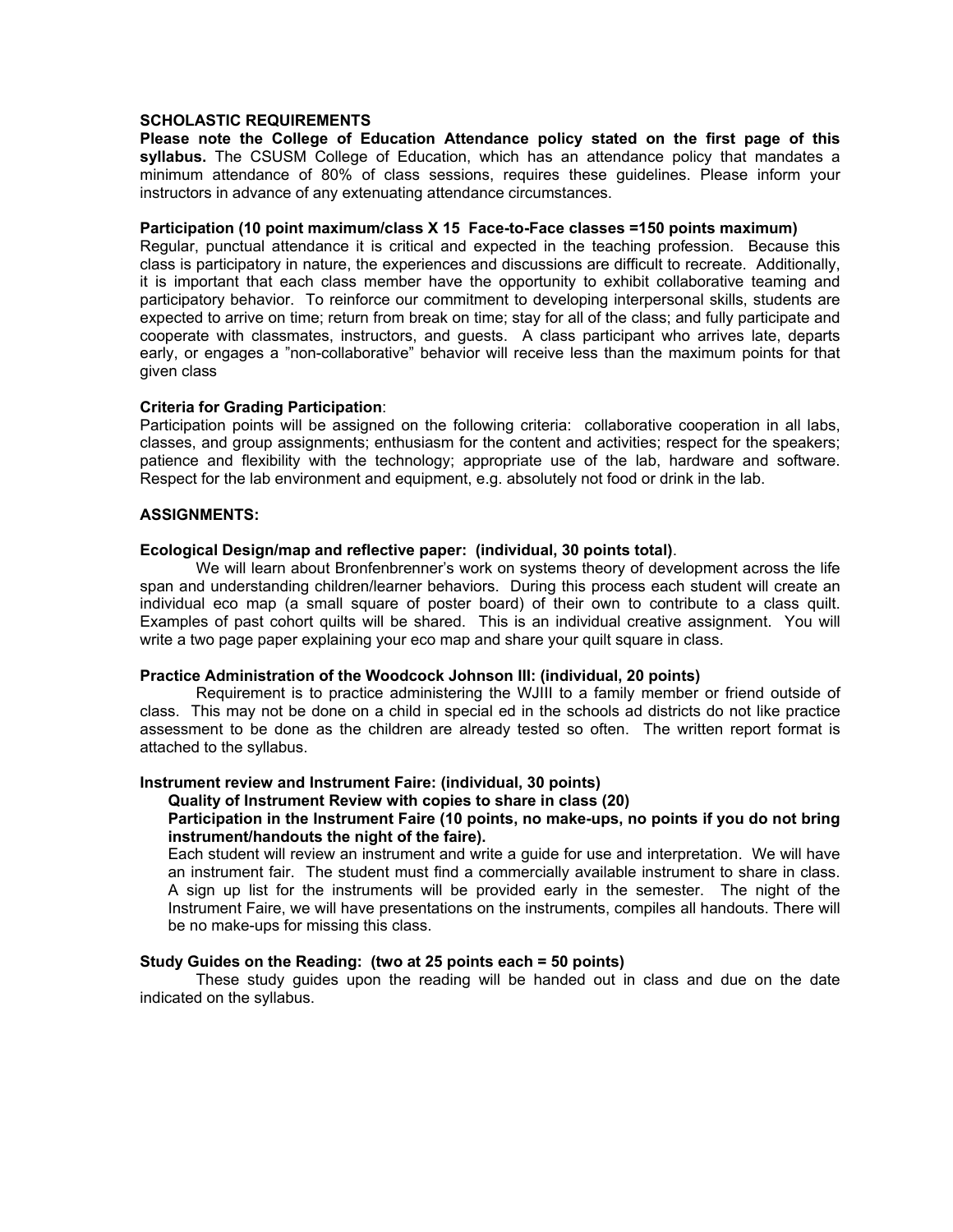## **Assessment Case Study based upon Observation, Individual Assessment, and IEP preparation plan with completed Special Factors Form (individual, 100 points)**

Each participant will select a learner in his or her classroom to study. This learner must be a child who is eligible for special education or who is being referred for an initial assessment for consideration for special education services. You will provide background information based upon observations, administer three (if possible) formal assessments, provide student work samples, and interview the parents/guardians (as allowed), and interview the child's teacher. This assignment includes an observation for assessment, the case write up, and a Preparation for the IEP Meeting Plan with completed Special Factors Form for the child assessed. A format for this assignment will be handed out in class. **Do not begin this case study work until you have received approval from Dr. Parsons for your assessment and case study plan**. **All information is kept strictly confidential, use a pseudonym, you must have parental permission before beginning this case study.** 

## **Curriculum Planning (group: 20 points, in class work, make-ups will not receive full points)**

You will receive information on how to adapt core curriculum so that it remains parallel with rather than divergent from the state frameworks and district curricula. This assignment will involve examination of a content area in the state standards based curriculum with activities and materials for the general education classroom. You will be required to draft the necessary adaptations to provide accessibility for a child with disabilities.

## **Rubrics Design: (group: 20 points in class work, make-ups will not receive full points)**

Rubrics provide one important of teacher designed assessment, and more authentic assessment techniques for evaluating student work. We will do this assignment in class. Attendance is required for full points.

| <b>Assignments</b>                                                                                                                                 | <b>Points</b> |
|----------------------------------------------------------------------------------------------------------------------------------------------------|---------------|
| Participation(10 X 15 sessions)                                                                                                                    | 150           |
| Eco Map for Class Quilt with report                                                                                                                | 30            |
| <b>Practice Administration of WJIII</b>                                                                                                            | 20            |
| <b>Instrument review and Share Fair</b><br>Review Paper with copies to share (20)<br>Attendance and sharing at Faire (10)                          | 30            |
| Study Guides on text (2 @ 25)                                                                                                                      | 50            |
| <b>Curriculum Planning (in class)</b>                                                                                                              | 20            |
| <b>Rubrics Workshop (in class)</b>                                                                                                                 | 20            |
| <b>Assessment Case Study:</b><br>Observation for Assessment 20<br>Case Report 40<br>Special Factors Form 10<br>IEP Preparation 20<br>Risk Forms 10 | 100           |
| <b>Web Based Components of the Course</b><br>Discussion Board four sessions 40<br>Course Reflection 40                                             | 80            |
|                                                                                                                                                    | TOTAL:<br>500 |